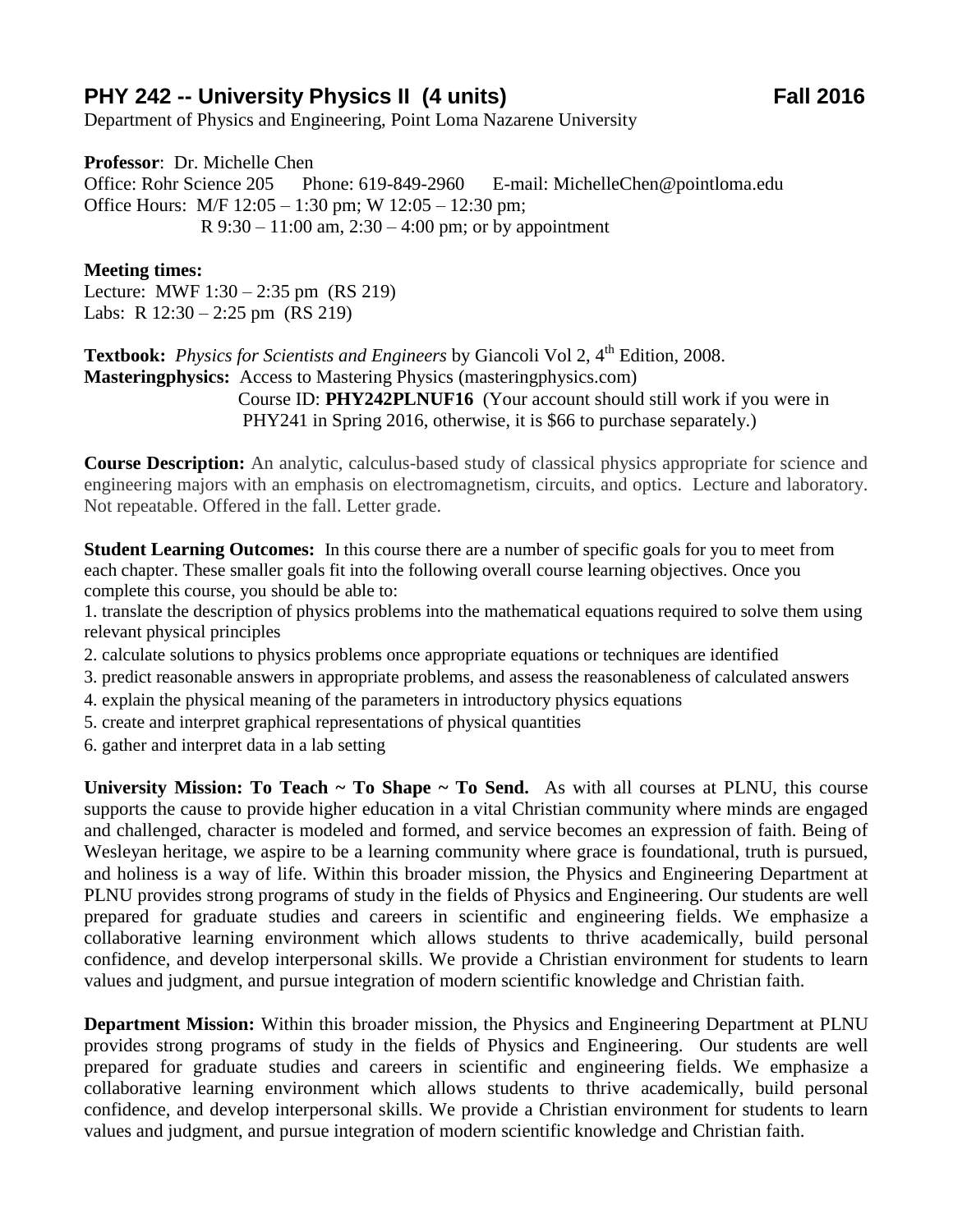**Attendance and Participation**: Attendance is expected at each class session. In the event of an absence you are responsible for the material covered in class and the assignments given that day. Regular and punctual attendance at all classes is considered essential to optimum academic achievement. If the student is absent from more than 10 percent of class meetings, the faculty member can file a written report which may result in de-enrollment. If the absences exceed 20 percent, the student may be deenrolled without notice until the university drop date or, after that date, receive the appropriate grade for their work and participation. See

http://catalog.pointloma.edu/content.php?catoid=24&navoid=1581#Class Attendance in the Undergraduate Academic Catalog.

**Academic Honesty**: Students should demonstrate academic honesty by doing original work and by giving appropriate credit to the ideas of others. Academic dishonesty is the act of presenting information, ideas, and/or concepts as one's own when in reality they are the results of another person's creativity and effort. A faculty member who believes a situation involving academic dishonesty has been detected may assign a failing grade for that assignment or examination, or, depending on the seriousness of the offense, for the course. Faculty should follow and students may appeal using the procedure in the university Catalog. See

http://catalog.pointloma.edu/content.php?catoid=24&navoid=1581#Academic Honesty for definitions of kinds of academic dishonesty and for further policy information.

**Academic Accommodations**: If you have a diagnosed disability, please contact PLNU's Disability Resource Center (DRC) within the rst two weeks of class to demonstrate need and to register for accommodation by phone at 619-849-2486 or by e-mail at [DRC@pointloma.edu.](mailto:DRC@pointloma.edu) See Disability Resource Center for additional information. For more details see the PLNU catalog. Students with learning disabilities who may need accommodations should discuss options with the instructor during the first two weeks of class. For more details see the PLNU catalog: http://catalog.pointloma.edu/content.php?catoid=24&navoid=1581#AcademicAccommodations

**Class Enrollment:** It is the student's responsibility to maintain his/her class schedule. Should the need arise to drop this course (personal emergencies, poor performance, etc.), the student has the responsibility to follow through (provided the drop date meets the stated calendar deadline established by the university), not the instructor. Simply ceasing to attend this course or failing to follow through to arrange for a change of registration (drop/add) may easily result in a grade of F on the official transcript.

**Credit Hour:** In the interest of providing sufficient time to accomplish the stated course learning outcomes, this class meets the PLNU credit hour policy for a 4 unit class delivered over 16 weeks. Specific details about how the class meets the credit hour requirements can be provided upon request.

**Final Exam:** The final exam date and time is set by the university at the beginning of the semester and may not be changed by the instructor. This schedule can be found on the university website and in the course calendar. No requests for early examinations will be approved. Only in the case that a student is required to take three exams during the same day of finals week, is an instructor authorized to consider changing the exam date and time for that particular student.

**Copyright Protected Materials:** Point Loma Nazarene University, as a non-profit educational institution, is entitled by law to use materials protected by the US Copyright Act for classroom education. Any use of those materials outside the class may violate the law.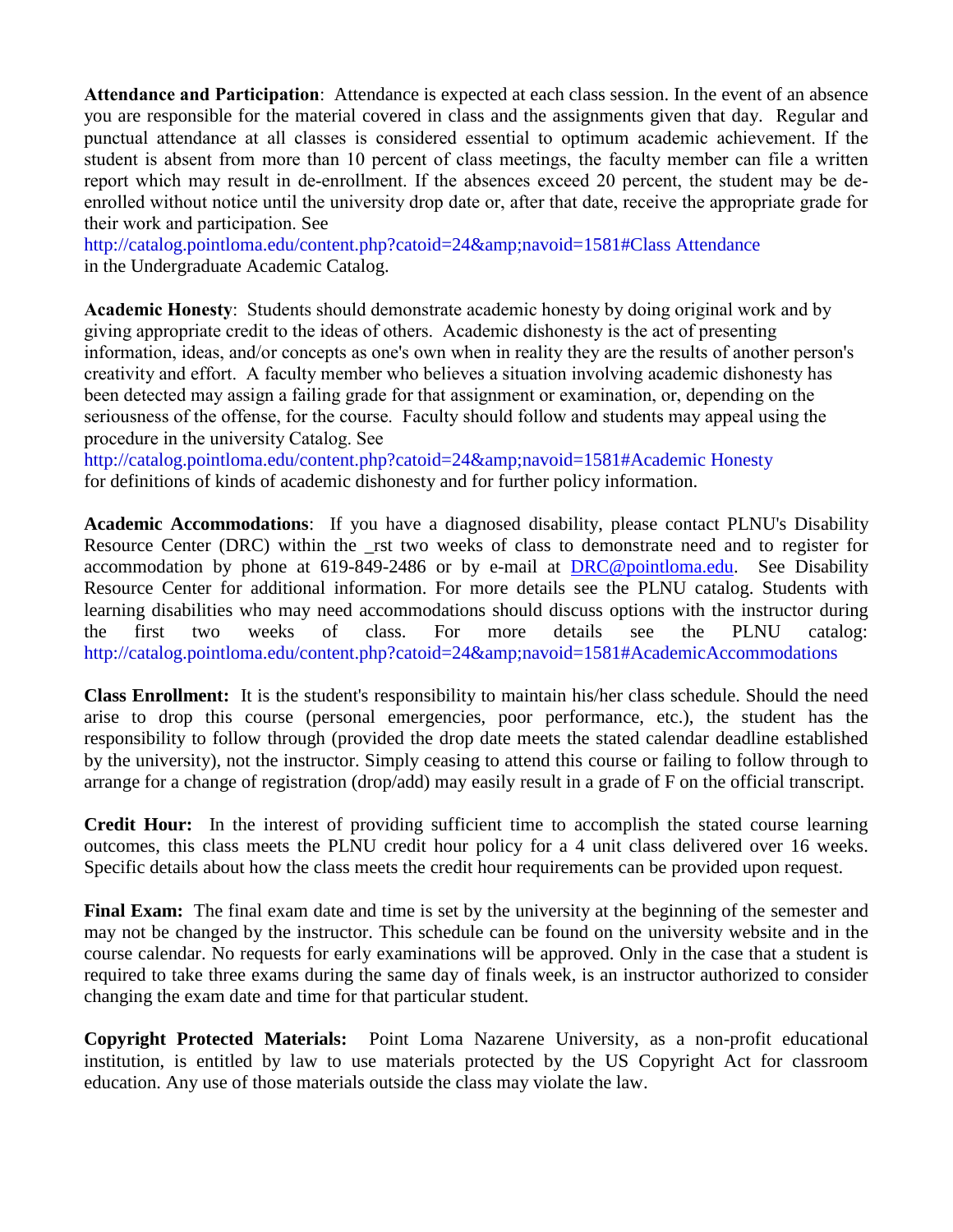**Pre-Class:** To come prepared for each class there is a reading assignment. Because class meetings are not a standard lecture format, these reading assignments are very important. To complete the reading assignment you must answer three questions and submit them electronically through Masteringphysics by 8:00am before each class. Late submissions will not be accepted. Your lowest three Pre-Class grades will be dropped.

Lab: Weekly lab meetings will provide you with an opportunity to have hands-on experience on lecture topics, to improve your lab technique and data analysis, and to collaborate in groups. Labs will be performed in small groups, but each individual is responsible for submitting his or her own results. You are expected to attend all the laboratory sessions. Any excused schedule conflict needs to be communicated prior to the lab meetings and a lab make-up should be scheduled.

**Homework:** Weekly homework assignments will be announced on Canvas and completed using Masteringphysics at "masteringphysics.com". Practicing working physics problems is critical to your success in the class. Late work receives a 10% reduction in possible value per day.

**Test:** There will be three tests during the semester in this class. A comprehensive final exam is scheduled on at  $1:30 - 4$  pm on Friday December  $16<sup>th</sup>$  during the finals week. All of the tests and final exam is closed book. Partial credit will be given for correct reasoning at any step of a problem, but only if it is communicated clearly enough for me to understand. For problems that call for solution or explanation, no credit will be given for an answer alone; the method or reasoning must also be shown. No make-up exams are allowed except for warranted circumstances. You must take ALL the exams in order to pass the class.

**Information Sharing:** All lecture notes, lab handouts, grades, and relevant course materials will be posted on Canvas.

| <b>Component</b> | Weight                      |
|------------------|-----------------------------|
| Pre-Class        | $\%$<br>10                  |
| Homework         | $\%$<br>20                  |
| Lab              | 20<br>$\%$                  |
| Tests $(3)$      | $(10\%$ each)<br>30<br>$\%$ |
| Final Exam       | $\%$                        |

**Final Grade:** The points you receive during the course are weighted accordingly:

The grade you earn in this course is based on the following scale:

|      |                                                                           | $B+$ |                                                                                            |  |  |               |  |
|------|---------------------------------------------------------------------------|------|--------------------------------------------------------------------------------------------|--|--|---------------|--|
| 100  | $- 91.0 - 89.5 - 87.5 - 81.0 - 79.5 - 77.5 - 71.0 - 69.5 - 67.5 - 61.0 -$ |      |                                                                                            |  |  |               |  |
| 91.0 | 89.5                                                                      |      | $\vert$ 87.5 $\vert$ 81.0 $\vert$ 79.5 $\vert$ 77.5 $\vert$ 71.0 $\vert$ 69.5 $\vert$ 67.5 |  |  | $61.0$   57.0 |  |